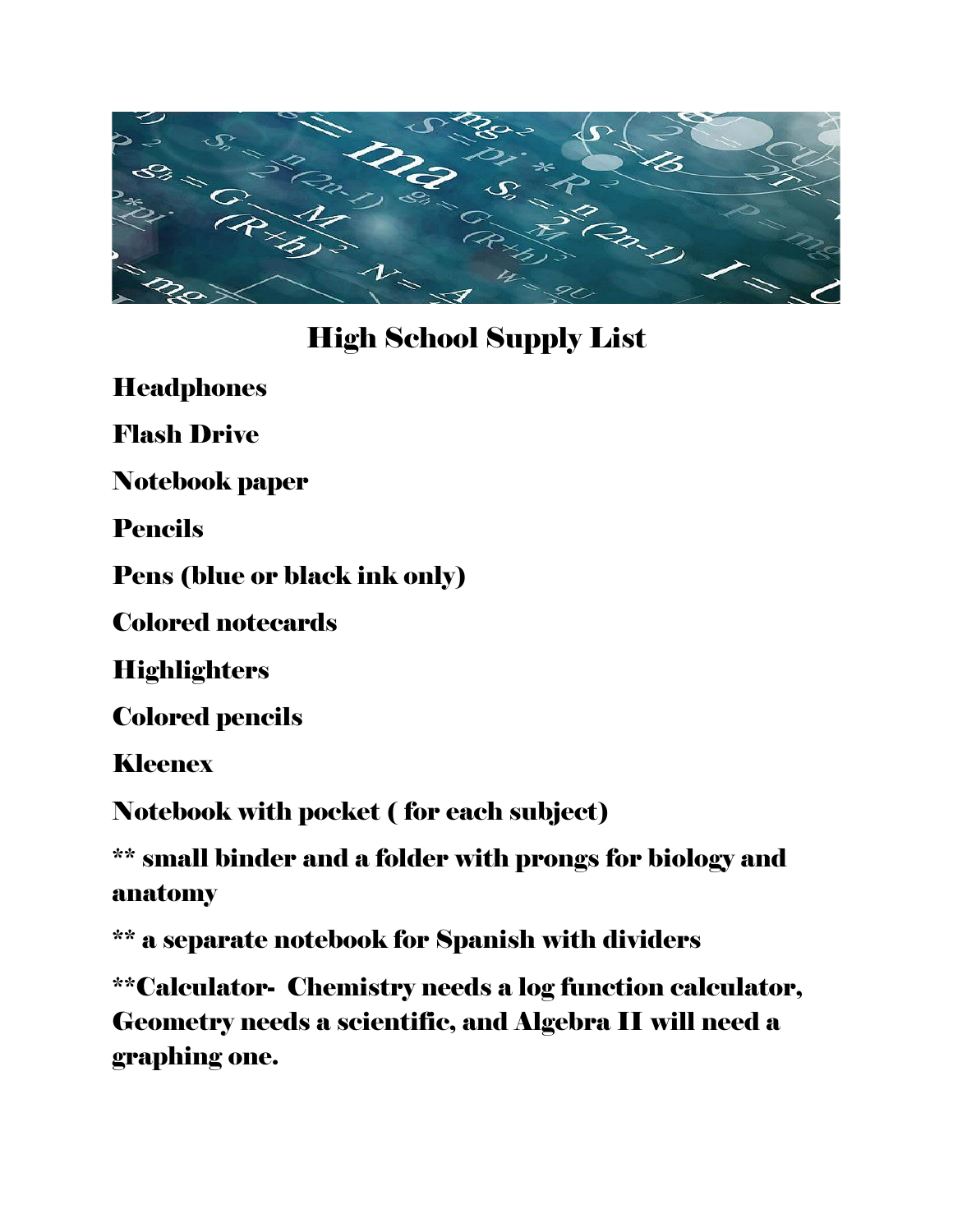# Middle School Supply List

#### **Science(Mrs. Mercer)**

Folder Book Cover **Scissors** Colored Pencils/Crayons Glue Stick Pencils High Lighters Ruled Paper Paper Towels **Tissue** 

#### **ELA (Mrs. Lori)**

3 Composition Notebooks (Literature, Grammar, and Writing Journal) Notebook Paper Three Ring Binder divided into two sections (Literature and Grammar) Pencils- NO PENS!!!

#### **ELA (Mrs. Amber)**

1 Composition Book Note Cards Pencils Notebook Paper

#### **Math (Mrs. Inga) History 6<sup>th</sup> Grade**

(1 Inch) 3 Ring Binder **Pencils** Wide Ruled Notebook Paper Notebook Pencils (No Pens) Colored Pencils Book Cover (Jumbo) Folder

#### **History 8**

Colored Pencils Folder

#### **th Grade) History (Mrs. Louisa 7th Grade)**

Pencils **Book Cover (Jumbo)** Notebook Three Ring Bonder with 5 Dividers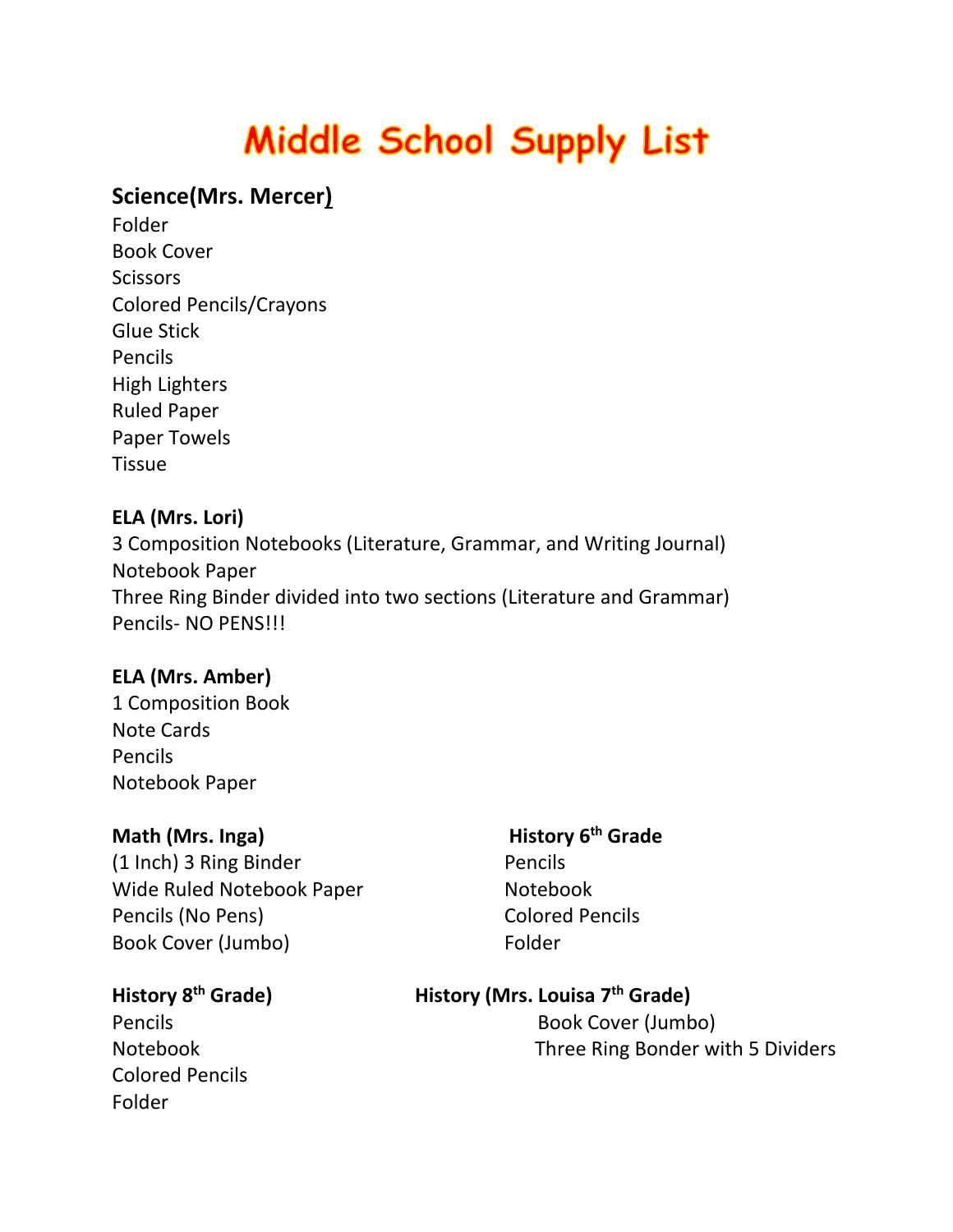# **5 th Grade Supply List**



#### **For Each Student**

- 1 (1 inch only!) 3 ring binder notebook
- 6 Two pocket **plastic or vinyl** divider folders for notebook
- 1 Pack of index cards
- 4 Pkgs. loose leaf notebook paper
- 2 Composition Notebook (ELA/READING & SOCIAL STUDIES)
- 5 #2 Pencils
- 1 Pencil Sharpener
- 1 Pack of cap erasers or large pink pearl (preferred)
- 2 Glue sticks
- 1 Bottle liquid glue
- 1 Box of colored pencils
- 1 Scissors
- 1 Black Sharpie marker

#### **To bring to your homeroom teacher**

- 2 boxes of tissues
- 2 rolls of paper towels
- 1 pkg. dry erase markers
- 2 bottles hand sanitizer

#### *Before entering 5th Grade, your child should know:*

- Multiplication tables through 12's
- Be able to write a 5-sentence paragraph with topic sentence and supporting details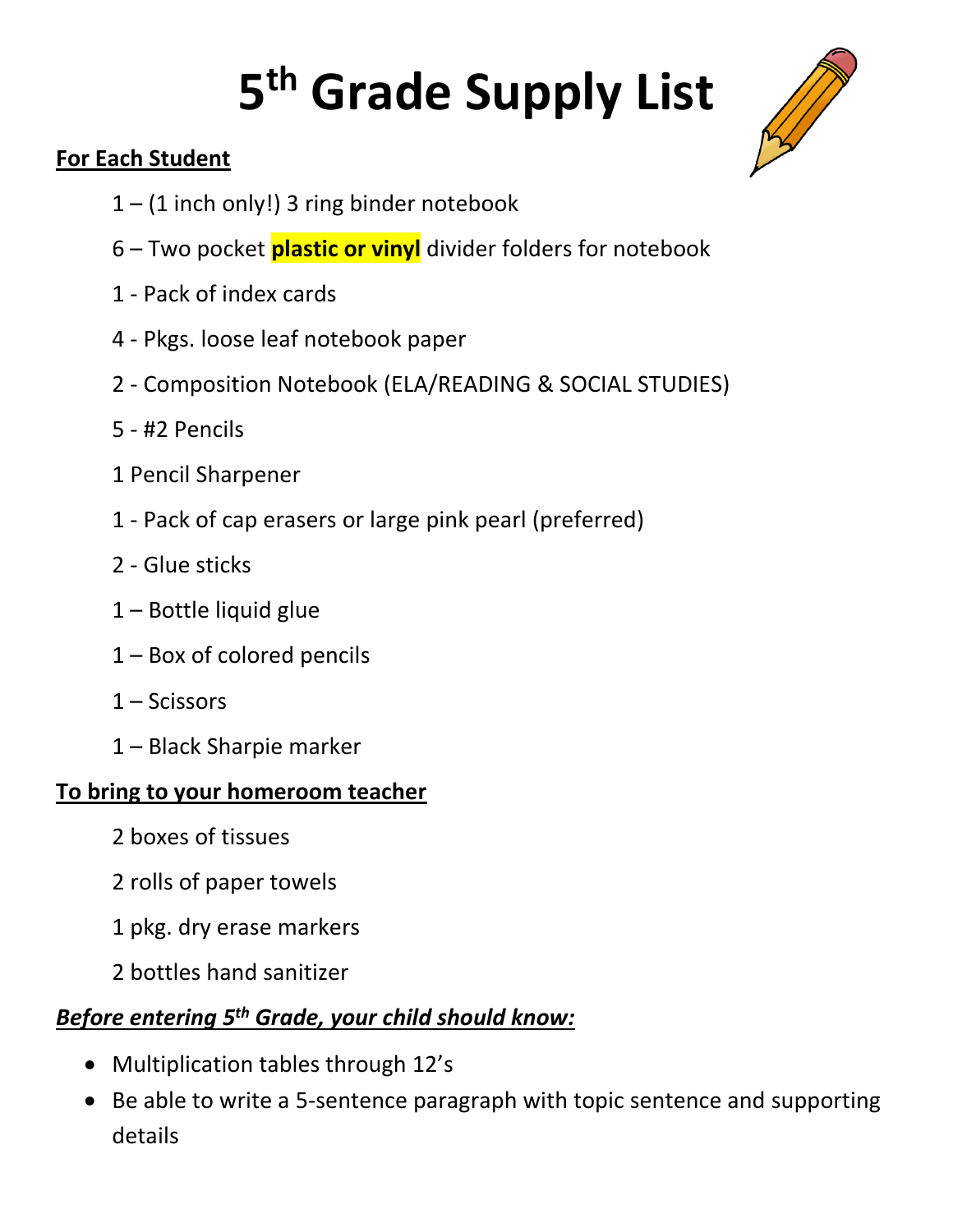# **4 th Grade Supply List**

- 1-inch three ring binder with dividers (no zipper, please!)
- loose leaf notebook paper (keep one pack at school, one at home)



- large zippered pencil case
- 2 two-pocket folders (no prongs) for weekly signed papers
- plenty of #2 pencils
- large "chunk" eraser (preferably not in the shape of a toy  $\circledcirc$ )
- dry erase markers we do a lot of board work in math class
- 1 sock (the mismatched one your dryer *didn't* eat) to be used as an eraser
- box of colored pencils
- 12" ruler (with both English inch and Metric centimeter rulings)
- **Paper towels, tissues, Ziploc bags, and Clorox wipes are always appreciated!**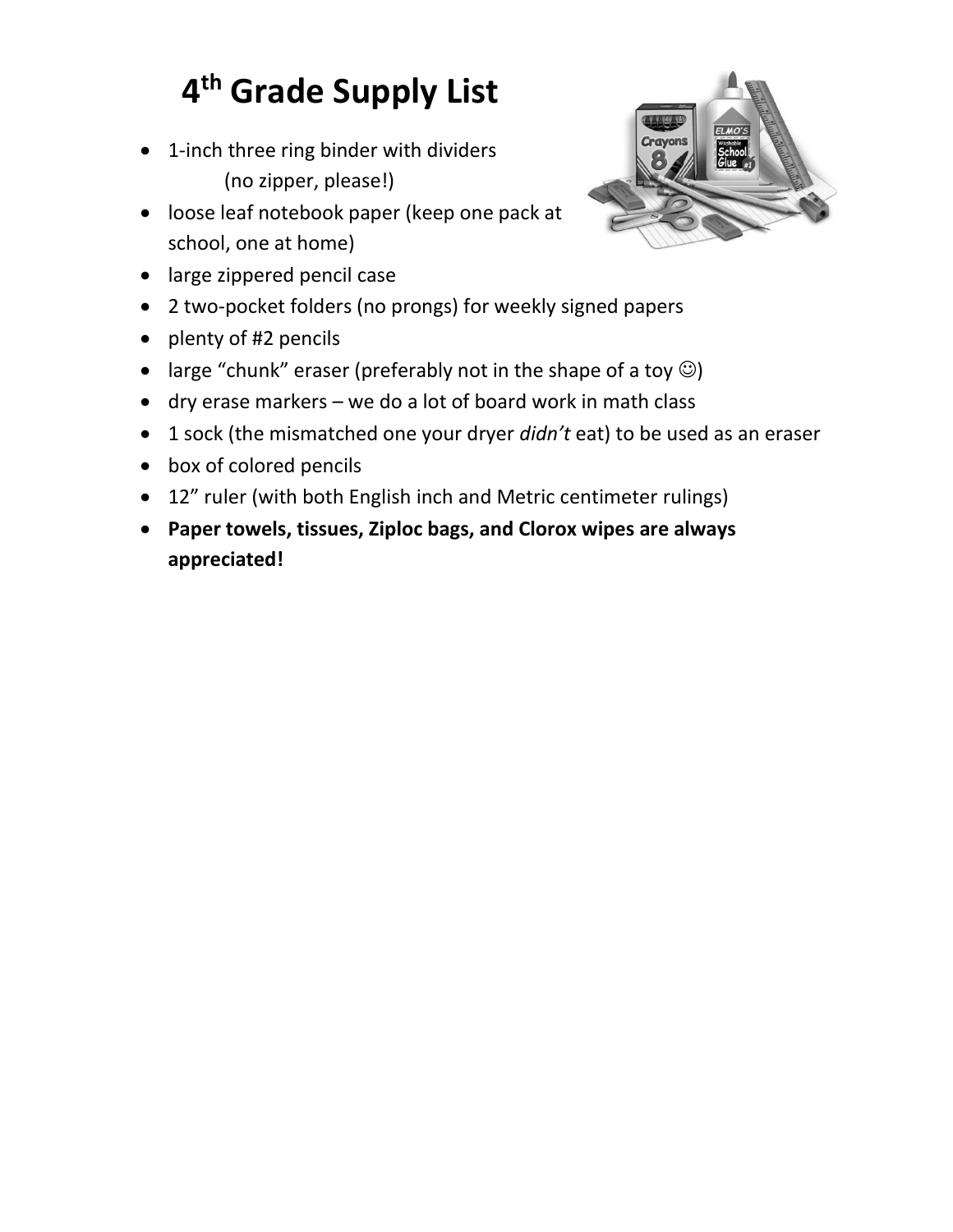

- ½ inch binder with pockets
- 6 Plastic dividers with pockets
- 2 folders any color

#### Pink Eraser

- 1 Pencil Bag (Not a Box)
- 1 composition notebook
- Pencils
- Crayons
- **Scissors**
- Glue sticks
- Wide-ruled notebook paper
- Expo markers(multi-colored)
- 2 packs of index cards
- Ear Buds (Cheap)
- Personal Water Bottle
- 2 boxes of Kleenex
- Paper Towels
- Clorox wipes
- Quart Size Ziplock Bags
- Band-Aids
- Highlighter
- **\*\*\*\*\* Please see Art Supply List for additional supplies.\*\*\*\*\***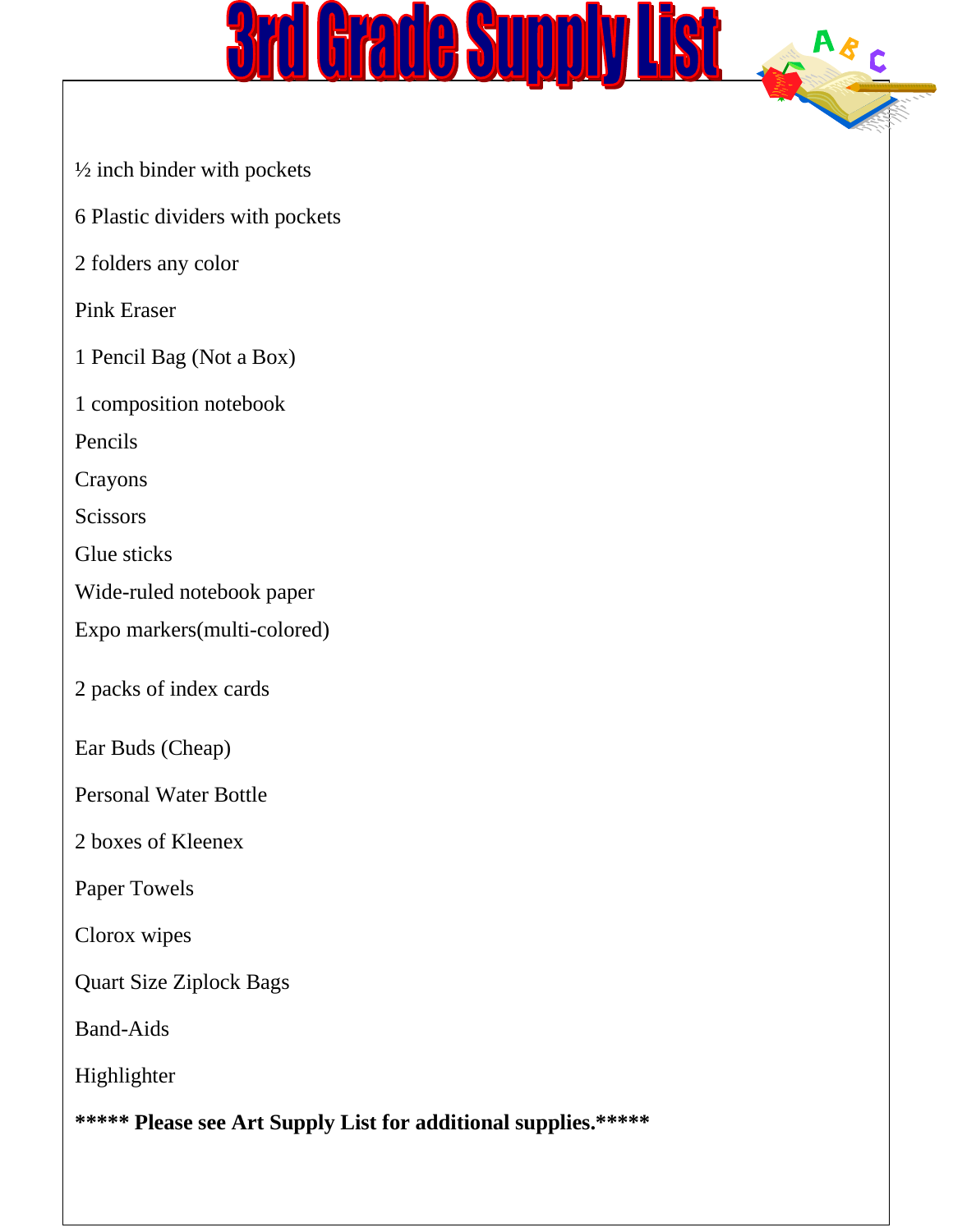

#### Williamsburg Academy Stallions



Mrs. Kent Burrows, 2<sup>nd</sup> Grade Teacher Mrs. Pam Williamson, 2nd Grade Teacher

Dear Parents,

The following is the supply list for  $2^{nd}$  Grade. List A, please bring all items. List B is optional and graciously appreciated. Thank you so much for making sure that our students and classroom have everything that we need.

#### **List A: Bring All Items (These things will stay in the classroom or bookbag)**

These items will be kept in the book bag:

-------Pencil Pouch that will hold the following items: (No boxes please)

- 1. #2 Pencils (No mechanical pencils or decorative ones with the plastic coating as they tear up pencil sharpeners)
- 2. 2 Boxes of 16-24 count Crayons (one in pouch, one will stay in classroom)
- 3. Pink Pearl Eraser
- 4. Red Pen

-------Earbuds (for Computer Lab) Will stay in a pocket in the book bag

These items will be kept in the classroom:

- --Pack of pencil erasers
- --Children's Blunt Scissors
- --2 dry erase markers
- --Pack of **Wide Ruled** Notebook Paper to stay at school
- --\$6.00 to purchase the C.O.L.T. Binder from us

List B: (optional, we will graciously accept any donations!)

| Clorox Wipes | Kleenex                            |
|--------------|------------------------------------|
| Paper Towels | <b>Quart or Gallon Ziploc Bags</b> |

Students will use a binder on a daily basis. We will purchase the materials and make their Binders for \$6.00 each. You can bring the money to purchase it on the first day of school. We are looking forward to a fabulous school year!!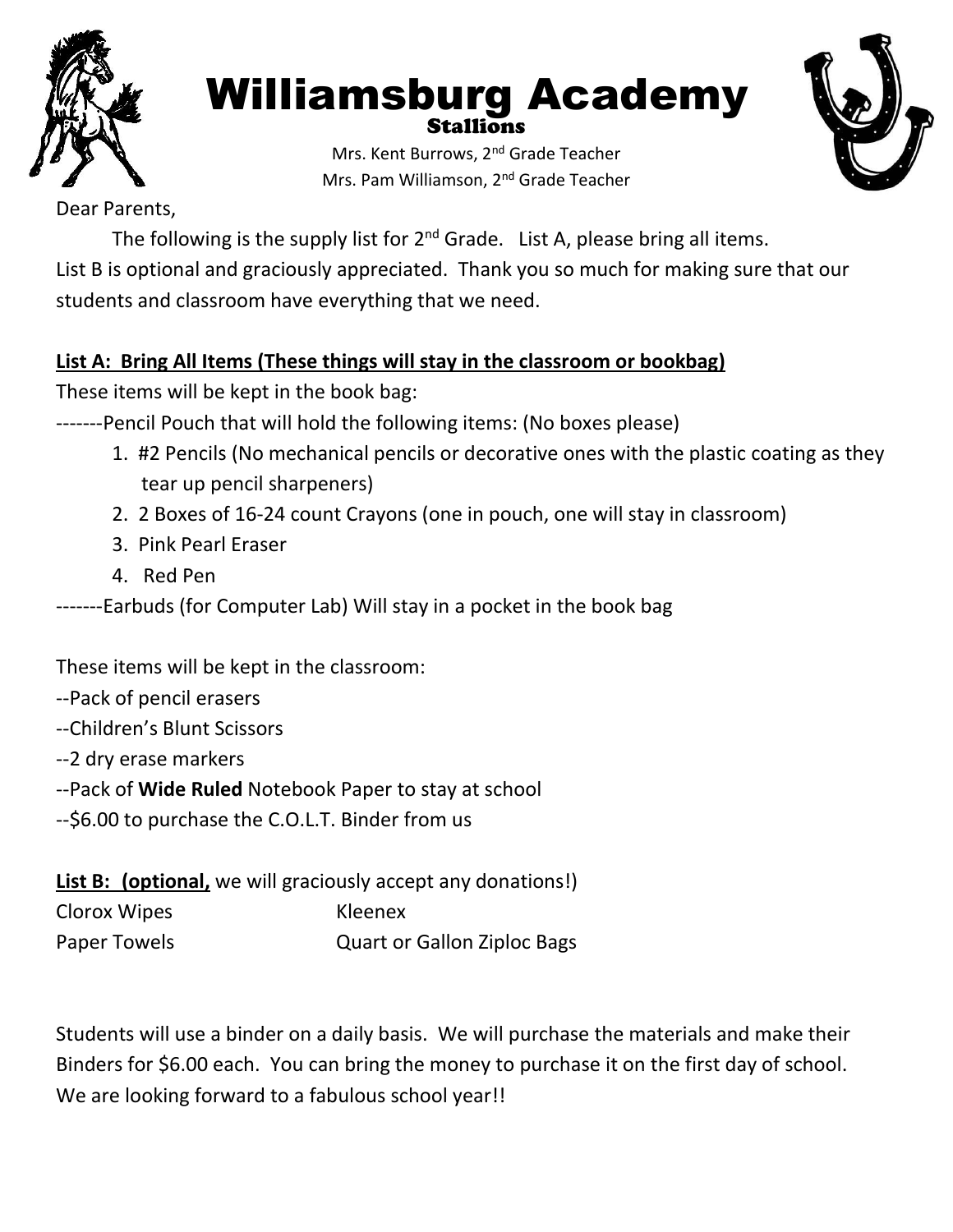

# First Grade Supply List

| $#2$ pencils                                                                                 |
|----------------------------------------------------------------------------------------------|
| <b>Erasers</b> - pencil top and pink pearl                                                   |
| Crayola Crayons - Please send at least 4 boxes of 16 or 24 count                             |
| Little Fiskars Scissors with blunt point                                                     |
| Glue Sticks                                                                                  |
| 1 pack of Crayola Markers                                                                    |
| 1 pack of colored pencils                                                                    |
| Large zippered pencil case - Approx. $5 \times 7$ or larger - Please no round or hard cases. |
| 2 Dry Erase Markers                                                                          |
| 1 package of at least 5 plastic pocket dividers (These will go in the binders we purchase.)  |
| Backpack (No Wheels)                                                                         |
| \$3.00 to purchase binders for your child's first grade notebook                             |
| Please write your child's name on their supplies. Thanks!                                    |
| <b>Optional Items:</b>                                                                       |

Kleenex tissues

2-3 rolls of paper towels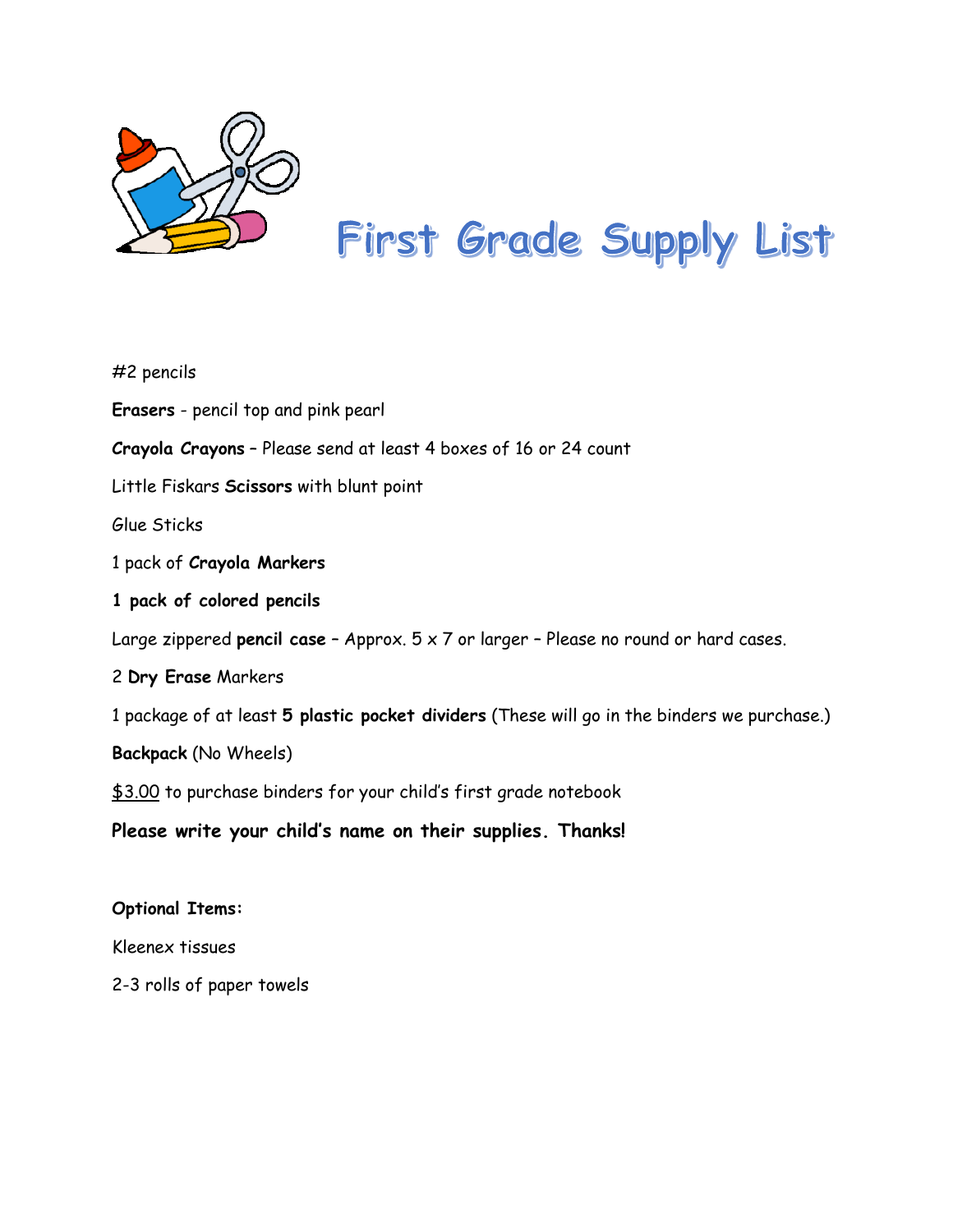

### 5K School Supply List

 1 Sturdy Plastic Folder with pockets 2 3-Ring Pencil pouches 1 pack of page protectors 2 packs of golf pencils with eraser 2 packs of expo dry eraser markers 8 small glue sticks Earbuds (inexpensive ones) 4 packs of Crayola Crayons (8 count) Kleenex Paper Towels Disinfecting Wipes

Ziplock Bags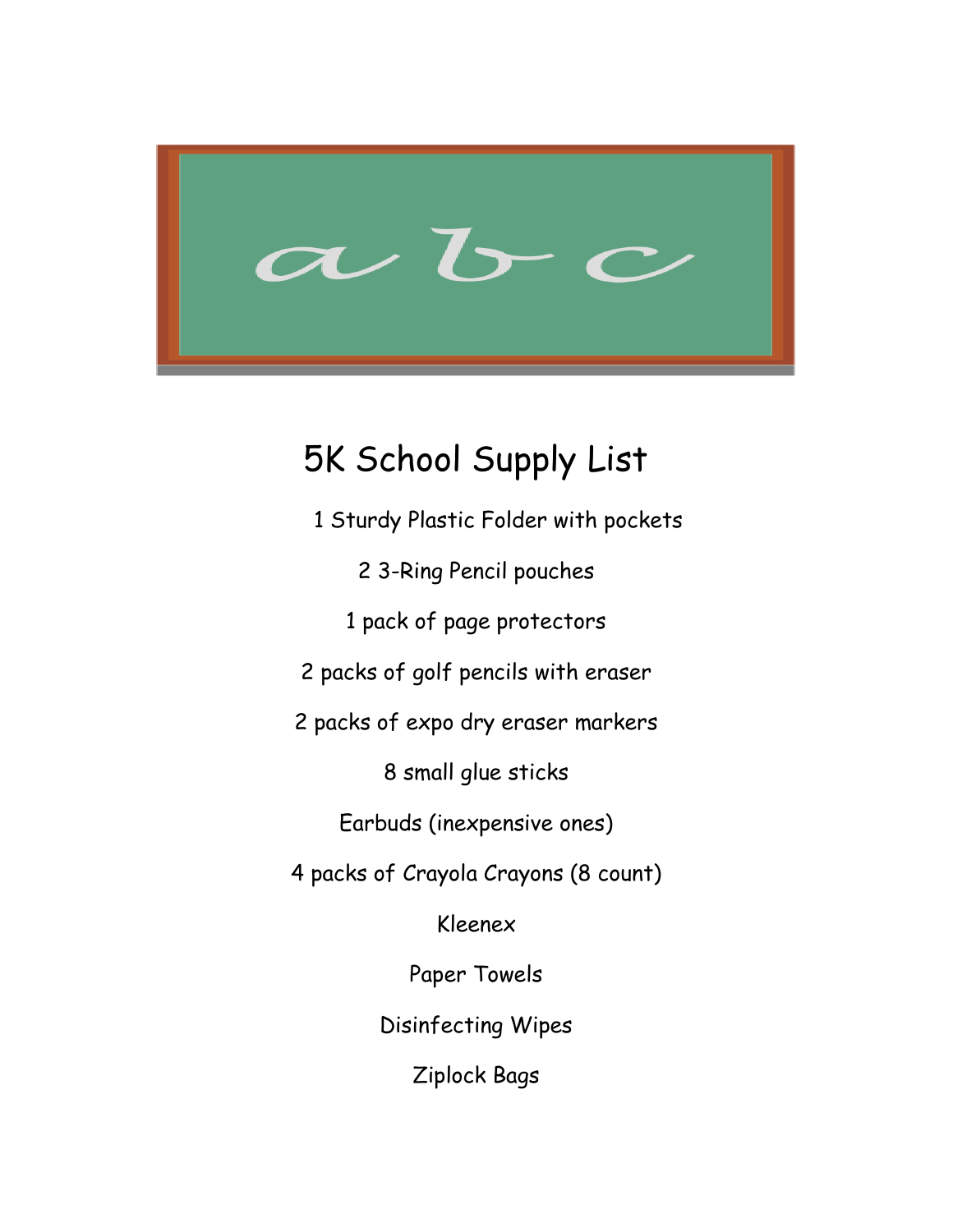

# 3K/4K School Supply List

1 pocket folder

2 rolls of paper towels

1 box of tissue

1 nap mat